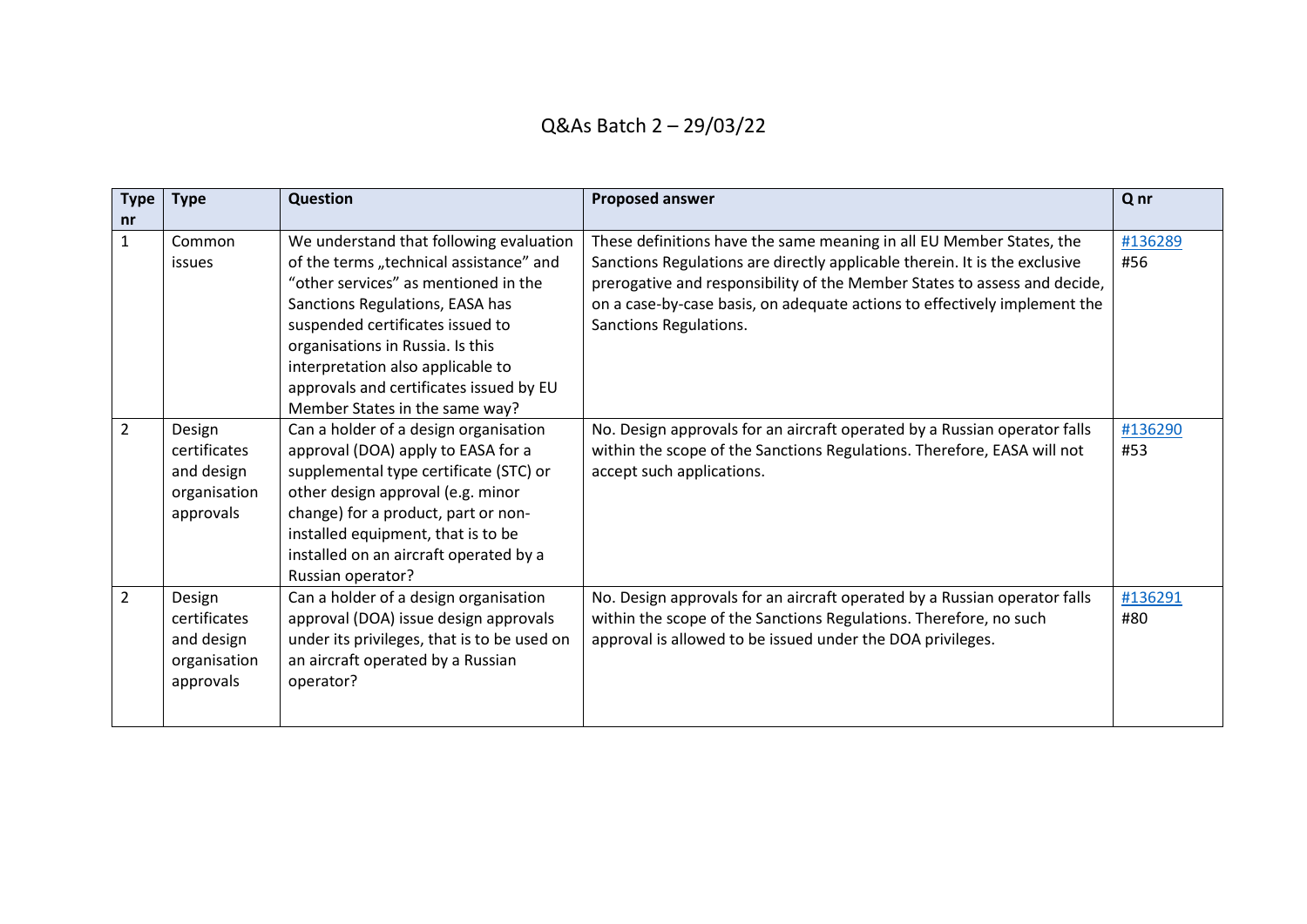| <b>Type</b>    | <b>Type</b>                                                       | Question                                                                                                                                                                                                    | <b>Proposed answer</b>                                                                                                                                                                                                                                                                                                                                                                                                                                                                                                                                                                                                                                                                                                                                                                                                                                                                                                                                  | Q nr           |
|----------------|-------------------------------------------------------------------|-------------------------------------------------------------------------------------------------------------------------------------------------------------------------------------------------------------|---------------------------------------------------------------------------------------------------------------------------------------------------------------------------------------------------------------------------------------------------------------------------------------------------------------------------------------------------------------------------------------------------------------------------------------------------------------------------------------------------------------------------------------------------------------------------------------------------------------------------------------------------------------------------------------------------------------------------------------------------------------------------------------------------------------------------------------------------------------------------------------------------------------------------------------------------------|----------------|
| nr             |                                                                   |                                                                                                                                                                                                             |                                                                                                                                                                                                                                                                                                                                                                                                                                                                                                                                                                                                                                                                                                                                                                                                                                                                                                                                                         |                |
| $\overline{2}$ | Design<br>certificates<br>and design<br>organisation<br>approvals | EASA suspended aircraft type certificates<br>issued to organisations in Russia. Can the<br>individual aircraft of these types<br>registered in EU Member States continue<br>to be operated by EU operators? | The consequence of the suspension of the aircraft type certificate is that<br>the Certificate of Airworthiness for individual aircraft of these type<br>registered in the Member States lost their validity.<br>If the affected aircraft have been operated for military, customs, police<br>search and rescue, firefighting, border control, coastguard or similar<br>activities or services, these aircraft are not regulated by the Basic<br>Regulation (Article 2 paragraph 3(a) refers) and are subject to national<br>law, unless the Member State decided under Article 2(6) of the Basic<br>Regulation to apply the EU aviation safety legislation, among others, for<br>the airworthiness of the aircraft. Therefore, it is for the State of Registry<br>to determine the certification, continuing airworthiness and operational<br>basis for aircraft used for activities and services listed in Article 2(3)(a) of<br>the Basic Regulation. | #136292<br>#54 |
|                |                                                                   |                                                                                                                                                                                                             | If the affected aircraft have been operated in accordance with the Basic<br>Regulation, then these operations may continue either under a permit to<br>fly to the extent permitted by Regulation (EU) No 748/2012, or through<br>the issuance by the State of Operator of temporary exemptions under<br>Article 71 of the Basic Regulation. Member States are advised to contact<br>EASA prior to issuing such exemptions. Please note that under the Basic<br>Regulation it is not possible for EASA to issue specific airworthiness<br>specification (SAS) any longer.<br>It is the exclusive prerogative and responsibility of the Member States to<br>assess and decide, on a case-by-case basis, on the possibility to use these<br>aircraft, subject to under either EU or national law, in view of the<br>restrictive measures of the Sanctions Regulations and ensuring the<br>principal objective of civil aviation safety.                    |                |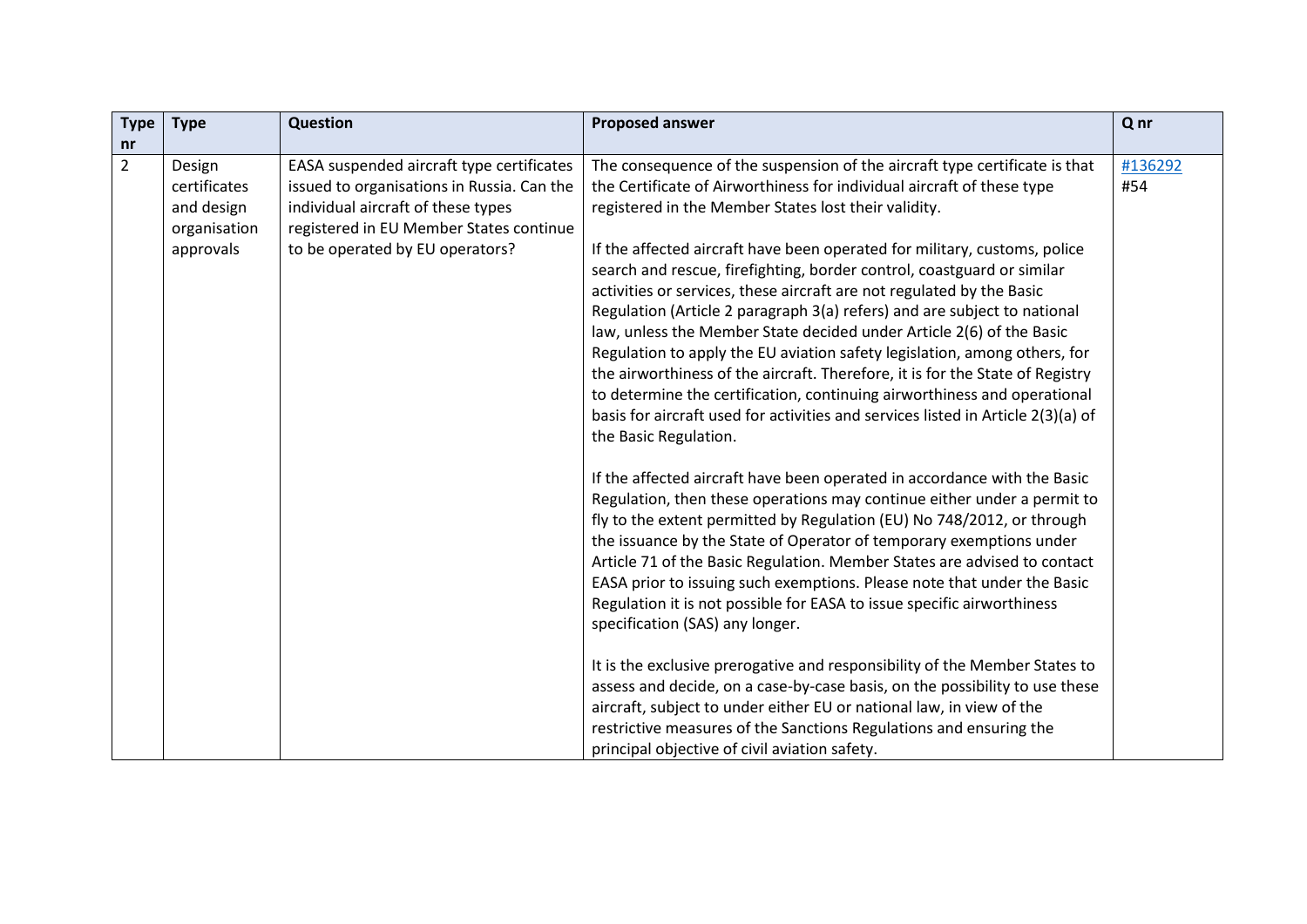| <b>Type</b>    | <b>Type</b>                                                       | <b>Question</b>                                                                                                                                                                                                                                                 | <b>Proposed answer</b>                                                                                                                                                                                                                                                                                                                                                                                                                                                                                                                                                                                                                                             | Q nr           |
|----------------|-------------------------------------------------------------------|-----------------------------------------------------------------------------------------------------------------------------------------------------------------------------------------------------------------------------------------------------------------|--------------------------------------------------------------------------------------------------------------------------------------------------------------------------------------------------------------------------------------------------------------------------------------------------------------------------------------------------------------------------------------------------------------------------------------------------------------------------------------------------------------------------------------------------------------------------------------------------------------------------------------------------------------------|----------------|
| nr             |                                                                   |                                                                                                                                                                                                                                                                 |                                                                                                                                                                                                                                                                                                                                                                                                                                                                                                                                                                                                                                                                    |                |
| $\overline{2}$ | Design<br>certificates<br>and design<br>organisation<br>approvals | Will EASA continue to monitor, and<br>eventually adopt FATA Airworthiness<br>Directives for Russian types whose type<br>certificate was suspended by EASA?                                                                                                      | Regarding mandatory continuing airworthiness information, EASA will<br>continue to monitor the Airworthiness Directives (ADs) issued by FATA on<br>the six Russian aircraft types the type certificate of which were<br>suspended by EASA and may adopt certain FATA ADs affecting types<br>validated by EASA, even though the type certificate has been suspended.                                                                                                                                                                                                                                                                                                | #136293<br>#63 |
| $\overline{2}$ | Design<br>certificates<br>and design<br>organisation<br>approvals | Will ADs issued by EASA to Russian types<br>that were recently suspended remain<br>valid?                                                                                                                                                                       | Yes. These ADs remain valid and publicly available in the EASA Safety<br>Publication Tool.                                                                                                                                                                                                                                                                                                                                                                                                                                                                                                                                                                         | #136294<br>#64 |
| 5              | Training and<br>licensing of<br>maintenance<br>personnel          | As an organisation approved by a<br>Member State in accordance with<br>Annex IV (Part-147) of<br>Regulation (EU) 1321/2014 and my<br>principal place of business is within the<br>territory of the EU, am I allowed to<br>provide training to Russian citizens? | In principle, it is prohibited to provide technical assistance related to<br>maintenance, directly or indirectly to any natural or legal person, entity<br>or body in Russia or for use in Russia (ref. Art. 3(4)(a) of Regulation (EU)<br>833/2014). Training of maintenance personnel could be allowed if done<br>for the purpose of later working for a maintenance organisation subject<br>to Regulation (EU) 1321/2014 outside Russia. If the purpose of the<br>training is to work in Russia or on Russian aircraft subject to the<br>restrictive measures, such training provision is prohibited. Furthermore,<br>the training cannot take place in Russia. | #136295<br>#21 |
| 5              | Training and<br>licensing of<br>maintenance<br>personnel          | As competent authority of an EU<br>Member State, am I allowed to issue<br>Part-66 licence to a Russian national?                                                                                                                                                | Yes, provided that the candidate is or due to be working for a<br>maintenance organisation subject to Regulation (EU) 1321/2014 outside<br>Russia.                                                                                                                                                                                                                                                                                                                                                                                                                                                                                                                 | #136296<br>#25 |
| 6              | Aircrew<br>training and<br>licensing                              | If a Russian citizen has been issued with<br>a Part-FCL licence but the person has not<br>picked the licence up from the licensing<br>authority yet, is it allowed to hand over<br>the licence?                                                                 | Yes, provided that the purpose of the license is to operate a non-Russian<br>aircraft, i.e. if the person is e.g. destined to fly as an employee on an EU<br>airline. If the intention is to fly in Russia or Russian controlled/registered<br>aircraft, then handing over the licence would be support to the use of<br>banned aircraft or operators and hence prohibited. For private pilots                                                                                                                                                                                                                                                                     | #136297<br>#37 |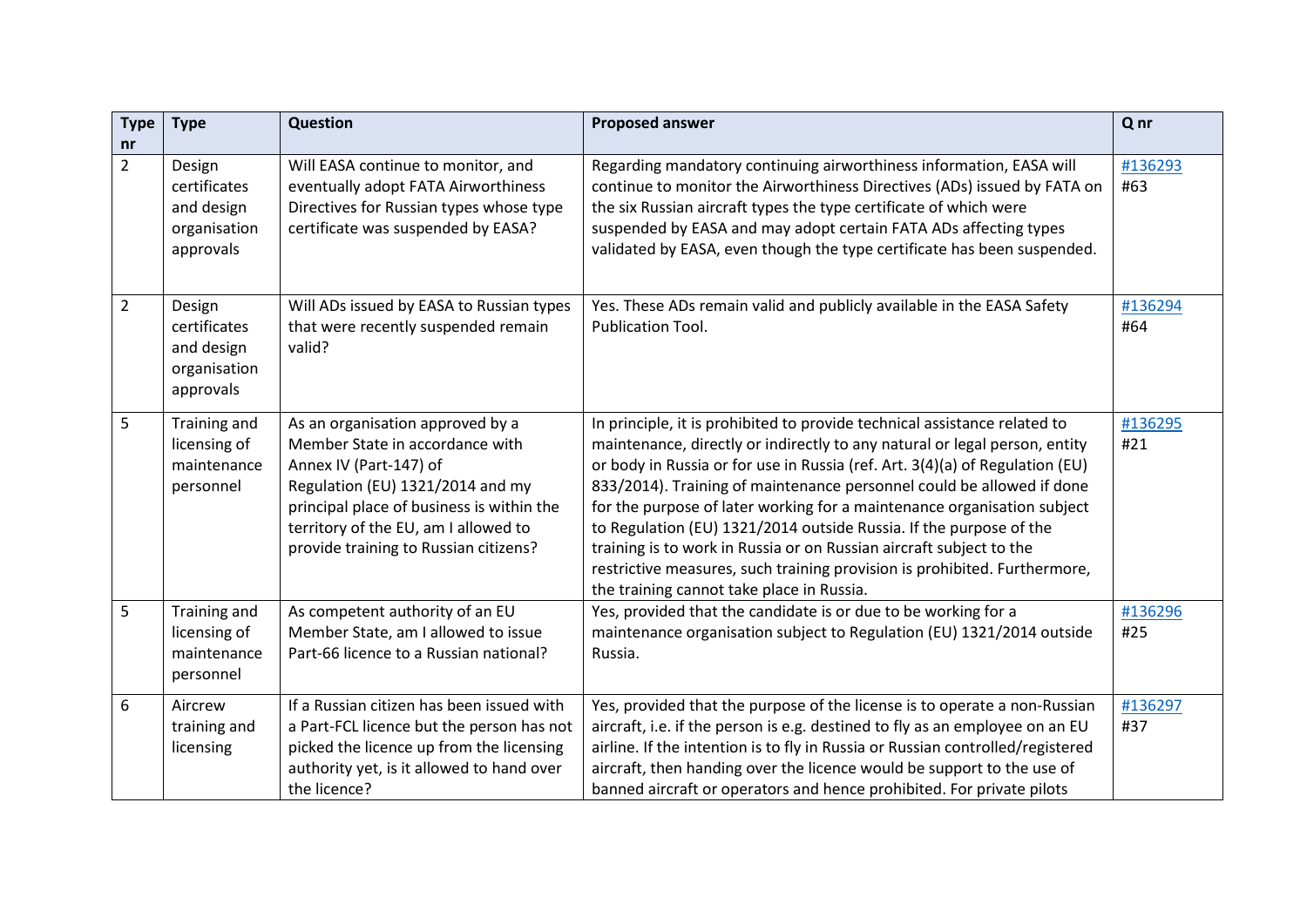| <b>Type</b><br>nr | <b>Type</b>                          | <b>Question</b>                                                                                                                                               | <b>Proposed answer</b>                                                                                                                                                                                                                                                                                                                                                                                                                                                                                                                                                                                                                                                                                                                                                                                                                                                                                                | Q nr           |
|-------------------|--------------------------------------|---------------------------------------------------------------------------------------------------------------------------------------------------------------|-----------------------------------------------------------------------------------------------------------------------------------------------------------------------------------------------------------------------------------------------------------------------------------------------------------------------------------------------------------------------------------------------------------------------------------------------------------------------------------------------------------------------------------------------------------------------------------------------------------------------------------------------------------------------------------------------------------------------------------------------------------------------------------------------------------------------------------------------------------------------------------------------------------------------|----------------|
|                   |                                      |                                                                                                                                                               | (who presumably would be flying themselves and are Russian citizens)<br>the license should not be handed over.                                                                                                                                                                                                                                                                                                                                                                                                                                                                                                                                                                                                                                                                                                                                                                                                        |                |
| 6                 | Aircrew<br>training and<br>licensing | Can Russian citizens apply for an EU<br>medical certificate issued in accordance<br>with Regulation (EU) No 1178/2011?                                        | Yes, provided that the purpose of the medical certificate is to operate a<br>non-Russian aircraft, i.e. if the person is e.g. destined to fly as an<br>employee on an EU airline. If the intention is to fly in Russia or Russian<br>controlled/registered aircraft, then the person cannot be issued with an<br>EU medical certificate as that would be support to the use of banned<br>aircraft or operators and hence prohibited. For private pilots (who<br>presumably would be flying themselves and are Russian citizens) no EU<br>medical certificate should be issued.                                                                                                                                                                                                                                                                                                                                        | #136298<br>#62 |
| 7                 | Aircraft<br>operations               | My organisation is a navigational<br>database provider established in the EU.<br>Am I allowed to provide updates of my<br>product to my Russian customer?     | No. Providing updates to navigational database falls under the EU<br>restrictive measures according to which it is prohibited to sell, supply,<br>transfer or export, directly or indirectly, goods and technology suited for<br>use in aviation or the space industry (i.e. aircraft, spacecraft and parts<br>thereof), whether or not originating in the Union, to any natural or legal<br>person, entity or body in Russia or for use in Russia (ref. Art. 3c(1) of<br>Regulation (EU) 833/2014). In addition, Article 2a of that Regulation<br>explicitly bans the export of goods and technology which might<br>contribute to Russia's military and technological enhancement, such as<br>software and technology for the "development", "production" or "use" of<br>navigation, airborne communication and other avionics equipment (cf.<br>items X.D.V.001 and X.E.V.001 of Annex VII of the same regulation). | #136299<br>#81 |
| 8                 | <b>EASA TCO</b><br>authorisations    | Is a TCO one off-notification under<br>TCO.305 of Regulation (EU) No 452/2014<br>needed from a Russian operator for<br>flight(s) performed under an exemption | As a result of the restrictive measures enacted through Council Regulation<br>(EU) No 833/2014 prohibiting Russian aircraft operators to land in, take off<br>from or overfly the EU, EASA suspended all TCO authorisations issued to<br>Russian air carriers. Due to the restrictive measures and their practical                                                                                                                                                                                                                                                                                                                                                                                                                                                                                                                                                                                                    | #136300<br>#78 |
|                   |                                      | granted by a Member State in                                                                                                                                  | impact on the Russian operators EASA is not in a position to conduct                                                                                                                                                                                                                                                                                                                                                                                                                                                                                                                                                                                                                                                                                                                                                                                                                                                  |                |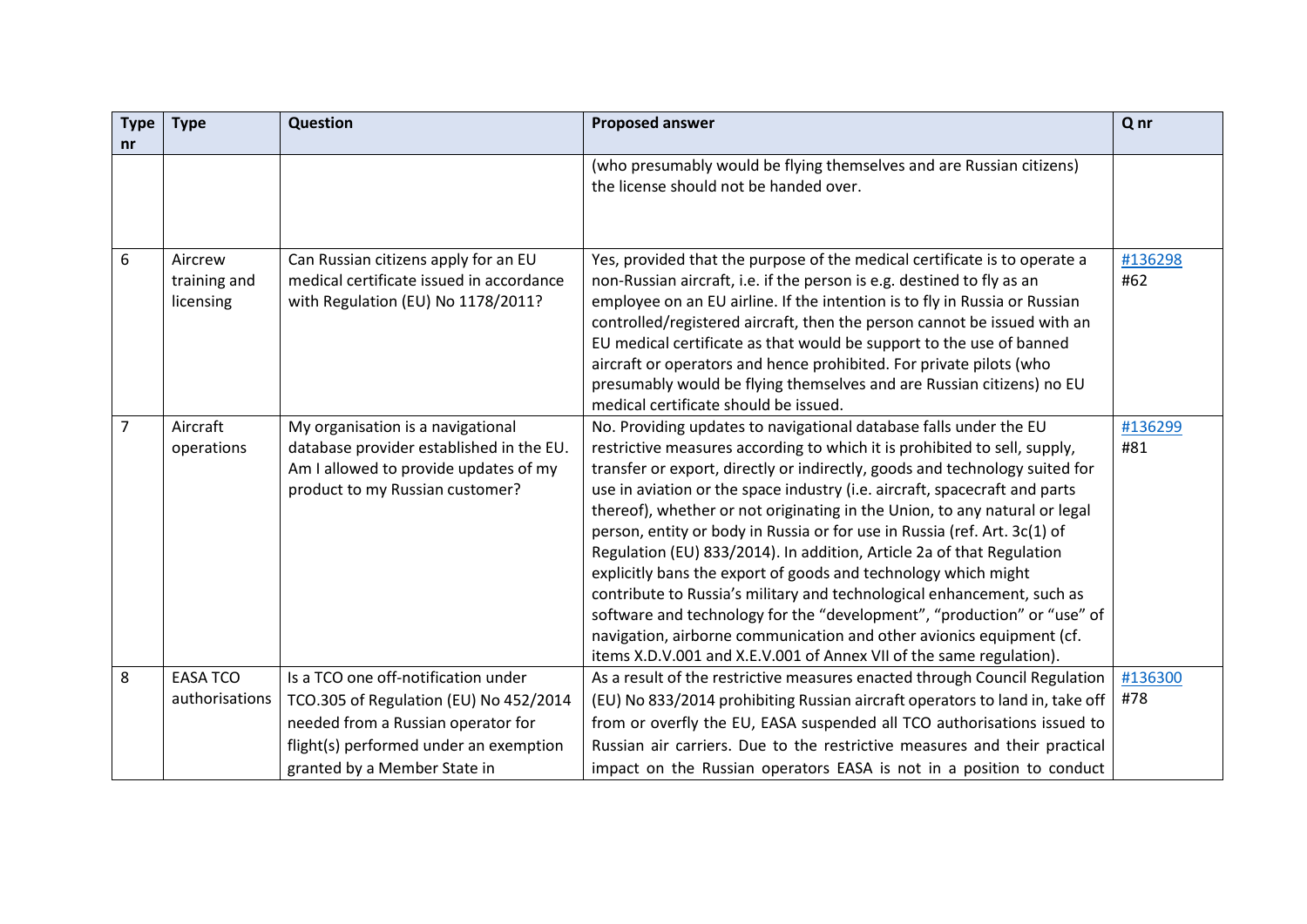| <b>Type</b><br>nr | <b>Type</b> | Question                                                          | <b>Proposed answer</b>                                                                                                                                                                                                                                                                                                                                                                                                                                                                                       | Q nr |
|-------------------|-------------|-------------------------------------------------------------------|--------------------------------------------------------------------------------------------------------------------------------------------------------------------------------------------------------------------------------------------------------------------------------------------------------------------------------------------------------------------------------------------------------------------------------------------------------------------------------------------------------------|------|
|                   |             | accordance with Article 3d (3) of<br>Regulation (EU) No 833/2014? | effective oversight of Russian TCO authorized operators and to attest their<br>safety in compliance with Regulation (EU) No 452/2014.<br>Council Regulation (EU) No 833/2014 does, however, allow Member<br>States to exceptionally authorise certain operations into their territory by                                                                                                                                                                                                                     |      |
|                   |             |                                                                   | Russian air carriers based on an exemption issued in accordance with<br>Article 3d(3) of that Regulation, in particular for humanitarian purposes<br>or any other purpose consistent with the objectives of that Regulation.<br>EASA is not involved in the issuance of such exemptions, which are an<br>exclusive prerogative and responsibility of the Member States, and<br>operations under such exemptions do not require notifications from the<br>operator to EASA under Regulation (EU) No 452/2014. |      |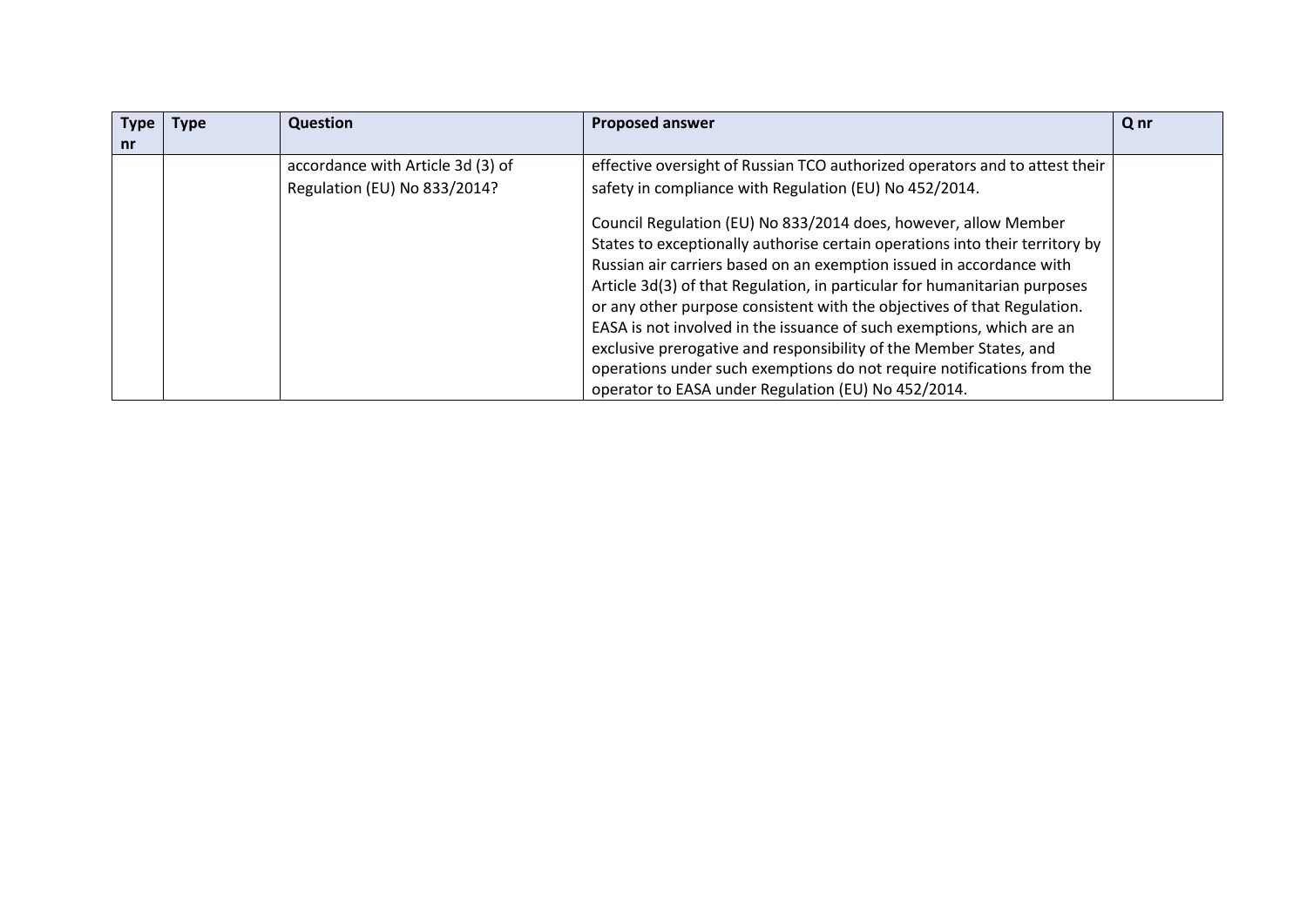| <b>Type</b><br>nr | <b>Type</b>                          | <b>Question</b>                                                                                                                                                                                                                                                                           | <b>Answer</b>                                                                                                                                                                                                                                                                                                                                                                                                                                                                                                                                                                                                                                                                                                                                                                                                                                                                                                                                                                                                                                                                                                                                                                                                                                                                                                                                                                                                           | FAQ nr         |
|-------------------|--------------------------------------|-------------------------------------------------------------------------------------------------------------------------------------------------------------------------------------------------------------------------------------------------------------------------------------------|-------------------------------------------------------------------------------------------------------------------------------------------------------------------------------------------------------------------------------------------------------------------------------------------------------------------------------------------------------------------------------------------------------------------------------------------------------------------------------------------------------------------------------------------------------------------------------------------------------------------------------------------------------------------------------------------------------------------------------------------------------------------------------------------------------------------------------------------------------------------------------------------------------------------------------------------------------------------------------------------------------------------------------------------------------------------------------------------------------------------------------------------------------------------------------------------------------------------------------------------------------------------------------------------------------------------------------------------------------------------------------------------------------------------------|----------------|
| 6                 | Aircrew<br>training and<br>licensing | As an ATO/DTO/organisation operating<br>FSTDs subject to Regulation (EU) No<br>1178/2011 and having principal place of<br>business within the EU territory, am I<br>allowed to provide either theoretical or<br>practical training, in an FSTD or in an<br>aircraft, to Russian citizens? | In principle, it is prohibited to provide technical assistance, brokering services<br>or other services related to the aviation goods and technology and to the<br>provision, manufacture, maintenance and use of those goods and<br>technology, directly or indirectly to any natural or legal person, entity or body<br>in Russia or for use in Russia.<br>The definition of "technical assistance" is set in Article 1(c) of Regulation (EU)<br>No 833/2014, as amended by Regulation (EU) 2022/328, and it means any<br>technical support related to repairs, development, manufacture, assembly,<br>testing, maintenance, or any other technical service, and may take forms<br>such as instruction, advice, training, transmission of working knowledge or<br>skills or consulting services, including verbal forms of assistance.<br>Training could be allowed if done for the purpose of later operating a non-<br>Russian aircraft, i.e. if the student or candidate is e.g. destined to fly as an<br>employee on an EU airline. If the intention is to fly in Russia or Russian<br>controlled/registered aircraft, then such training would be support to the use<br>of banned aircraft or operators and hence prohibited. For private pilots (who<br>presumably would be flying themselves and are Russian citizens) such<br>training is not allowed. Furthermore, the training cannot take place in Russia. | #136178<br>#28 |

## **Correction/clarification/deletion of existing FAQs:**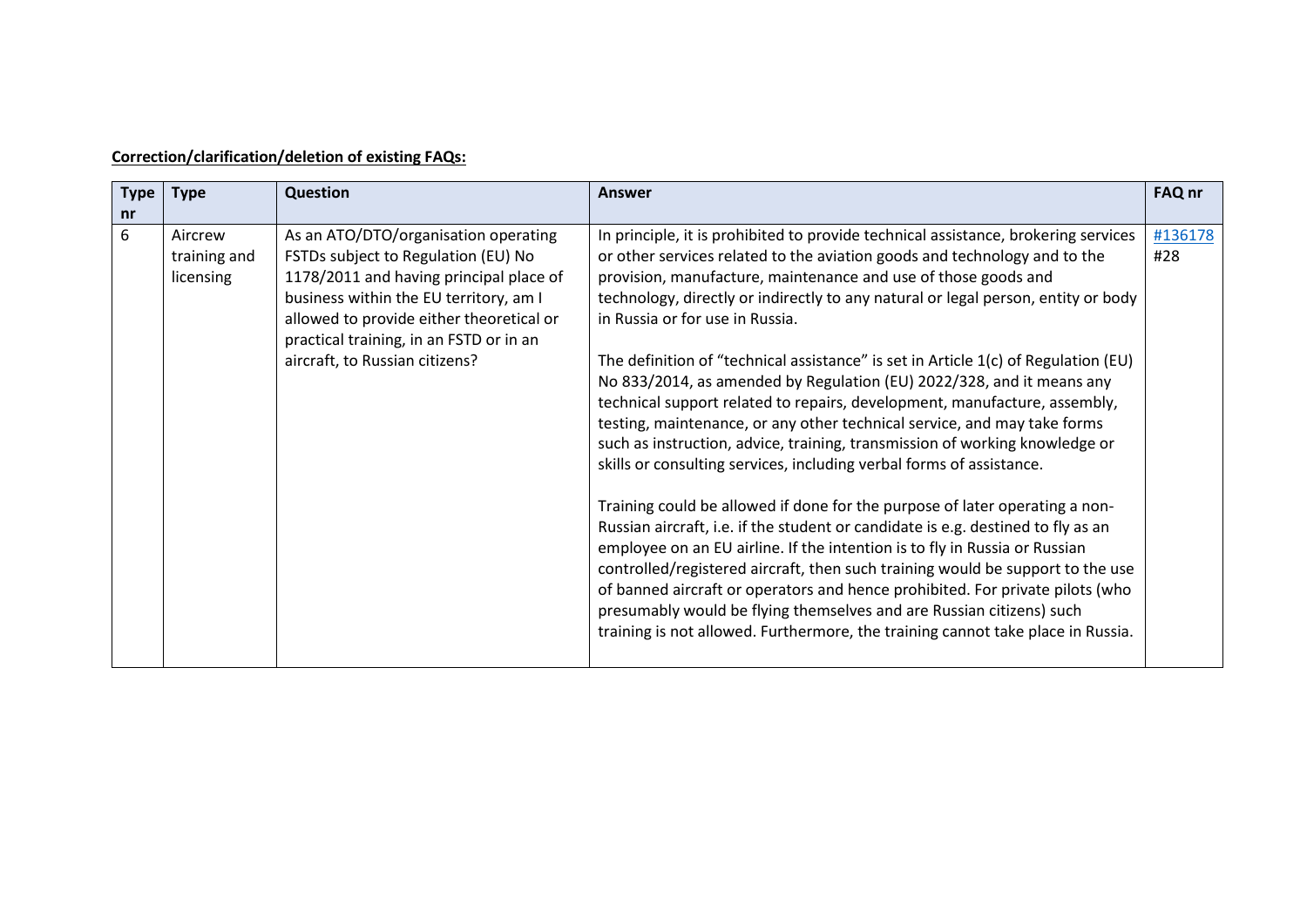| <b>Type</b>    | <b>Type</b>  | Question                                      | <b>Answer</b>                                                                   | FAQ nr  |
|----------------|--------------|-----------------------------------------------|---------------------------------------------------------------------------------|---------|
| nr             |              |                                               |                                                                                 |         |
| $\overline{2}$ | Design       | Am I allowed to send any type of technical    | No, the provision of technical information, including safety information        | #136160 |
|                | certificates | information, including safety information     | related to the design, is considered technical assistance under the sanctions.  | #09     |
|                | and design   | related to the design, to my customer in      | Please refer to the definition of "technical assistance" set in Article 1(c) of |         |
|                | organisation | Russia, or maintain my Russian customer's     | Regulation (EU) No 833/2014, as amended by Regulation (EU) 2022/328.            |         |
|                | approvals    | access to my dedicated IT system for such     | Only information accessible to the public (e.g. EASA Safety Publications Tool - |         |
|                |              | information<br>(e.g.<br>service<br>bulletins, | Airworthiness Directive website) remains accessible to Russian customers.       |         |
|                |              | manuals)?                                     |                                                                                 |         |
|                |              |                                               |                                                                                 |         |
|                |              |                                               |                                                                                 |         |
|                |              |                                               |                                                                                 |         |
|                |              |                                               |                                                                                 |         |
|                |              |                                               |                                                                                 |         |
|                |              |                                               |                                                                                 |         |
|                |              |                                               |                                                                                 |         |
|                |              |                                               |                                                                                 |         |
|                |              |                                               |                                                                                 |         |
|                |              |                                               |                                                                                 |         |
|                |              |                                               |                                                                                 |         |
|                |              |                                               |                                                                                 |         |
|                |              |                                               |                                                                                 |         |
|                |              |                                               |                                                                                 |         |
|                |              |                                               |                                                                                 |         |